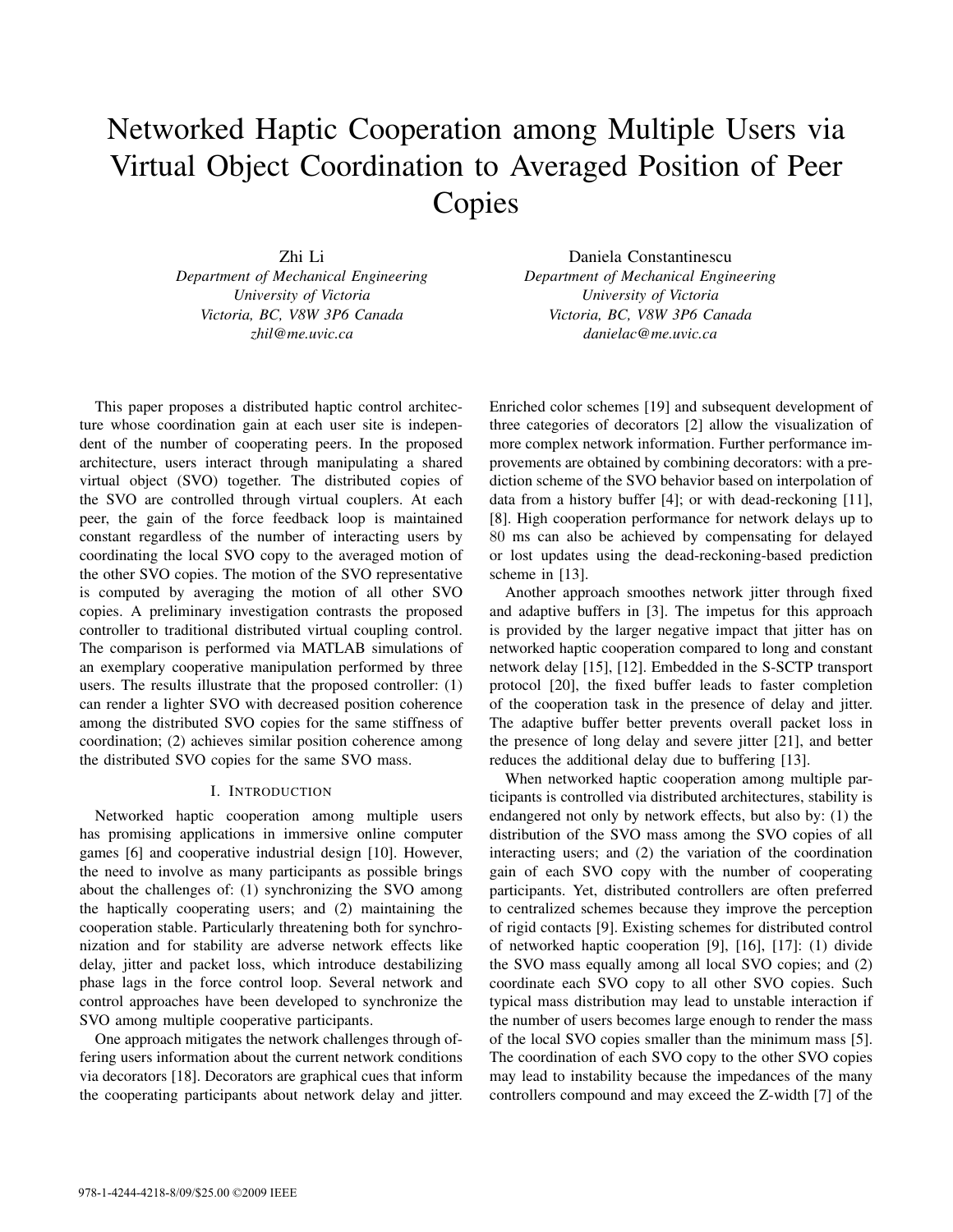users' haptic interfaces, i.e., the maximum impedance that the interfaces can stably display to their respective users. However, little research addresses these difficulties. Recent work in [1] introduces a framework for computing virtual coupling parameters that guarantee stable cooperation among multiple users for a-priory assigned connectivity between a fixed number of operators and a centralized SVO. The extension of the framework in [1] to the cooperative manipulation of a distributed SVO may constitute the focus of upcoming investigation.

This paper introduces a distributed haptic control architecture whose coordination gain at each user site is independent of the number of participants involved in the cooperation. In the proposed architecture, users interact through manipulating a SVO together. The distributed copies of the SVO are controlled through virtual couplers. At each participant, the gain of the force feedback loop is maintained constant regardless of the number of interacting users by coordinating the local SVO copy to an SVO representative. The motion of the SVO representative is computed by averaging the motion of all other SVO copies. A preliminary investigation contrasts the proposed controller to traditional distributed virtual coupling control. The comparison is performed via MATLAB simulations of an exemplary cooperative manipulation performed by three users. The results illustrate that the proposed controller: (1) can render a lighter SVO with decreased position coherence among the distributed SVO copies for the same coordination stiffness; (2) achieves similar position coherence among the distributed SVO copies for the same SVO mass.

## II. DISTRIBUTED CONTROL OF MULTIPLE PEERS

This section overviews the traditional and the proposed distributed control architectures in the context of cooperative manipulation of a SVO by three peers. In contrast to [14], which enables direct user-to-user interaction in addition to cooperative manipulations through distributing the users across the network, this section decreases the minimum mass of the SVO that the users can stably manipulate together through coordinating the local SVO copy to the averaged motion of the other SVO copies.

# *A. Traditional Virtual Coupling-Based Peer Control*

The dynamics of traditional distributed control of networked haptic cooperation between two peer users based on virtual coupling coordination are presented in detail in [16], and are schematically depicted in Figure 1. As illustrated in Figure 1, the virtual environment of each peer includes a copy of the SVO, considered to be a cube in a rigid enclosure that forces it to move only horizontally. In this figure,  $m_{HDi}$ and  $b_{\text{HD}i}$  are the mass and damping of the haptic interfaces;  $m<sub>Oi</sub>$  and  $b<sub>Oi</sub>$  are the mass and damping of Peer i's SVO copy;  $K_{\text{VC}i}$ ,  $B_{\text{VC}i}$  and  $F_{\text{VC}i}$  are the stiffness, damping and interaction force at the contact between Peer  $i$  and its local SVO copy, respectively;  $K_T$  and  $B_T$  are the stiffness and damping of the virtual coupler that coordinates the two local SVO copies;  $F_{Tij}$  is the controller force that comands Peer i's SVO copy to follow Peer j's SVO copy;  $x_{0i}$  and  $\dot{x}_{0i}$  are the position and velocity of Peer *i*'s SVO copy;  $x_{0i_n}$  and  $\dot{x}_{0i_n}$ are the position and velocity commands sent by Peer i's SVO copy to Peer  $j$ -th virtual environment; lastly,  $F_{hi}$  is the force applied by the  $i$ -th user to their haptic interface. The network delay is considered to be  $T_d$ , both in the forward and return paths.

The direct extension of the traditional peer-to-peer scheme to haptic cooperation among three users is illustrated in Figure 2. In this control approach, the three SVO copies are connected through six virtual couplers, two at each peer site. The mass of the SVO is equally divided among the three cube copies. The damping of the SVO is inherited by all three cube copies. The dynamics of haptic cooperation among three peers coordinated via traditional peer control are a straightforward extension of the dynamics presented in [16].

#### *B. Virtual Coupling-Based Peer Control to Averaged Position*

In the proposed distributed control architecture, each local SVO copy is commanded to follow the averaged motion of all other SVO copies. For cooperation between two users, the proposed architecture is equivalent to the traditional architecture. Cooperation among three users via the proposed architecture is shown in Figure 3. As before, the virtual environment of each peer includes a local copy of a rigid virtual cube in a rigid enclosure that allows it to move only horizontally. In Figure 3,  $F_{Ti}$  is the control force that commands Peer i's SVO copy to follow the averaged motion of the other two SVO copies; and  $x_{0i_d}$  and  $\dot{x}_{0i_d}$  are the position and velocity commands applied to Peer i's SVO copy.

In this control approach, the three SVO copies are connected through three virtual couplers, one at each peer site. As before, the mass of the SVO is equally divided among the three cube copies. The damping of the SVO is inherited by all three cube copies. The dynamics of haptic cooperation among three peers coordinated via the proposed peer control to averaged position are:

• for the peer haptic devices:

$$
F_{h1} - F_{\text{VC1}} = m_{\text{HD1}}\ddot{x}_1 + b_{\text{HD1}}\dot{x}_1 \tag{1}
$$

$$
F_{h2} - F_{\text{VC2}} = m_{\text{HD2}} \ddot{x}_2 + b_{\text{HD2}} \dot{x}_2 \tag{2}
$$

$$
F_{h3} - F_{\text{VC3}} = m_{\text{HD3}} \ddot{x}_3 + b_{\text{HD3}} \dot{x}_3 \tag{3}
$$

• for the copies of the shared virtual object:

$$
F_{\rm VC1} - F_{\rm T1} = m_{\rm O1} \ddot{x}_{\rm O1} + b_{\rm Oi} \dot{x}_{\rm O1} \tag{4}
$$

$$
F_{\rm VC2} - F_{\rm T2} = m_{\rm O2} \ddot{x}_{\rm O2} + b_{\rm O2} \dot{x}_{\rm O2} \tag{5}
$$

$$
F_{\rm VC3} - F_{\rm T3} = m_{\rm O3} \ddot{x}_{\rm O3} + b_{\rm O3} \dot{x}_{\rm O3} \tag{6}
$$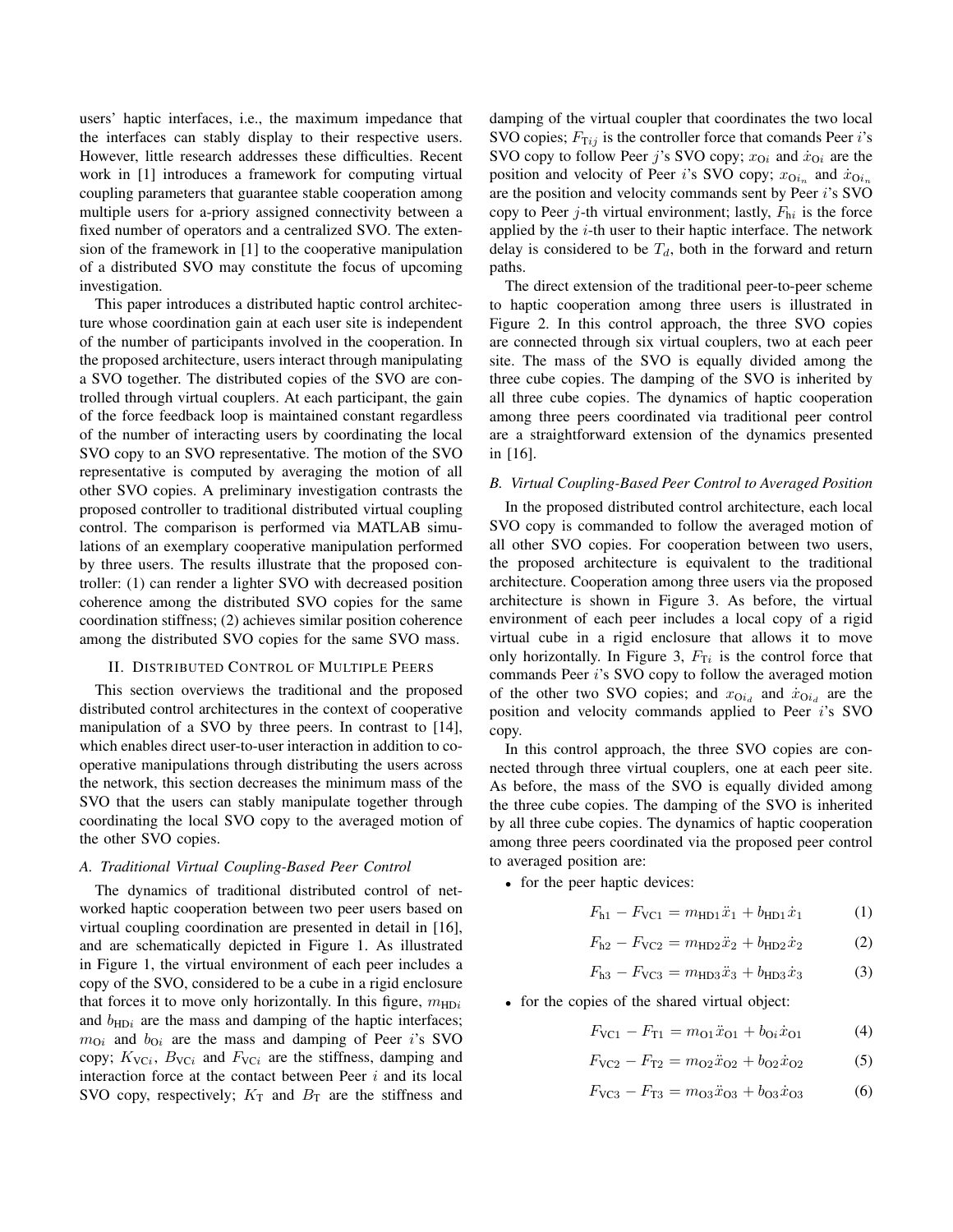

Fig. 1. The traditional peer-to-peer scheme with virtual coupling controller for haptic cooperation between two networked users [16].

where:

$$
F_{\text{VC1}} = K_{\text{VC1}}(x_1 - x_{01}) + B_{\text{VC1}}(\dot{x}_1 - \dot{x}_{01}) \tag{7}
$$

$$
F_{\rm VC2} = K_{\rm VC1}(x_2 - x_{02}) + B_{\rm VC1}(\dot{x}_2 - \dot{x}_{02})
$$
 (8)

$$
F_{\rm VC3} = K_{\rm VC3}(x_3 - x_{03}) + B_{\rm VC3}(\dot{x}_3 - \dot{x}_{03}) \tag{9}
$$

$$
F_{T1} = K_T(x_{01} - x_{01_d}) + B_T(\dot{x}_{01} - \dot{x}_{01_d}) \qquad (10)
$$

$$
F_{T2} = K_T(x_{02} - x_{02d}) + B_T(\dot{x}_{02} - \dot{x}_{02d}) \qquad (11)
$$

$$
F_{T3} = K_T(x_{03} - x_{03_d}) + B_T(\dot{x}_{03} - \dot{x}_{03_d}) \qquad (12)
$$

$$
x_{01_d} = \frac{(x_{02_n} + x_{03_n})}{2}, \dot{x}_{01_d} = \frac{(\dot{x}_{02_n} + \dot{x}_{03_n})}{2} \tag{13}
$$

$$
x_{\text{O2}_d} = \frac{(x_{\text{O1}_n} + x_{\text{O3}_n})}{2}, \dot{x}_{\text{O2}_d} = \frac{(\dot{x}_{\text{O1}_n} + \dot{x}_{\text{O3}_n})}{2} \tag{14}
$$

$$
x_{03_d} = \frac{(x_{01_n} + x_{02_n})}{2}, \dot{x}_{03_d} = \frac{(\dot{x}_{01_n} + \dot{x}_{02_n})}{2} \tag{15}
$$

#### III. SIMULATIONS

This section compares the proposed controller to the traditional peer-to-peer scheme with virtual coupling control [16] via MATLAB simulations of an exemplary cooperative manipulation involving three peer users. In the exemplary manipulation, all users apply constant forces to the shared virtual cube. User 1 and User 3 push the cube to the right with equal forces whose sum equals the force with which User 2 pushes the cube to the left. In the first set of simulations, the stiffness of all virtual couplers is fixed and the SVO mass is decreased until the cooperation becomes unstable. In the second set of simulations, the SVO mass is fixed and the stiffness of all virtual couplers is increased until instability arises. To separate the effect of the coordination scheme from the effect of communications, a network delay equal to one step of the force feedback loop ( $T_d = 0.001$ s) is considered in simulations, and network jitter and packet loss are neglected. Hereafter:

- $S_{13}$  identifies the traditional distributed control with virtual coupling coordination among all pairs of SVO copies [16];
- $S_{23}$  identifies the proposed distributed control with virtual coupling coordination of each local SVO to the averaged position of the other SVO copies.

The following parameters are used in all simulations:  $F_{h1}$  = 5N,  $F_{h2} = -10N$ ,  $F_{h2} = 5N$ ;  $m_{HDi} = 0.5kg$ ,  $b_{HDi} = 5Ns/m$ ;  $b_{0i} = 5Ns/m$ ;  $K_{\text{VC}i} = 2000N/m$ ,  $B_{\text{VC}i} = 3Ns/m$ ;  $B_{\text{Ti}} =$ 30N/m. The shared virtual cube and all peers are initially at rest, at positions  $x_{\text{O}i} = 0$ m,  $x_{\text{HD}1} = x_{\text{HD}3} = -0.15$ m, and  $x_{\text{HD2}} = 0.15$ m, respectively.

The position coherency performance of the two controllers is evaluated via the standard deviation of the positions of all SVO copies ∆:

$$
\Delta = \sqrt{\frac{1}{N} \sum_{1}^{N} (x_{0i} - \overline{x}_0)^2},
$$
 (16)

where  $\bar{x}_0 = \frac{\sum_{i=1}^{N} x_{0i}}{N}$  and N is the number of participants to the cooperative manipulation.

Figure 4 shows the user trajectories during the exemplary cooperative manipulation of a maximally light SVO  $(m_{Omin} = 0.142 \text{kg})$  coordinated via traditional control with stiffness  $K_T = 2000$ N/m. Figure 5 depicts the user trajectories during the exemplary cooperative manipulation of a maximally light SVO ( $m_{Omin} = 0.076$ kg) coordinated via the proposed control for the same stiffness  $K_T = 2000$ N/m. The results are summarized in Table I. For the same virtual coupling stiffness, the minimum mass for which the cooperation remains stable is much lighter when the proposed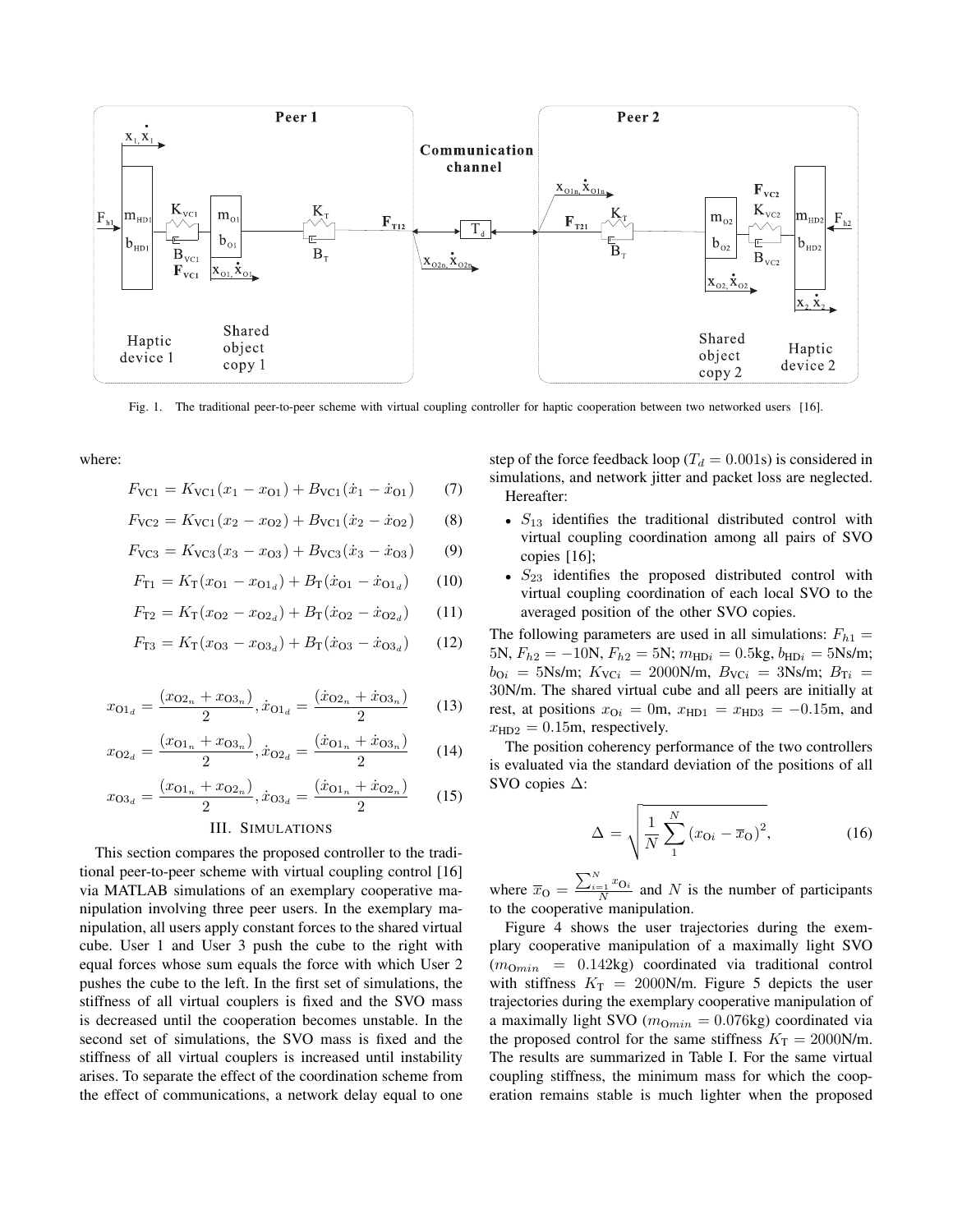

Fig. 2. Traditional distributed control of haptic cooperation among three networked users (coordination of local SVO copy to all other SVO copies).

controller is employed.





Fig. 5. Maximally light SVO  $(m_{Omin} = 0.076 \text{kg})$  manipulated via proposed control of three users  $(S_{13})$ ,  $K_T = 2000$ N/m.

Fig. 4. Maximally light SVO  $(m_{Omin} = 0.142 \text{kg})$  manipulated via traditional control of three users  $(S_{13})$ ,  $K_T = 2000$ N/m.

Figure 6 illustrates the user trajectories during the exemplary cooperative manipulation of a SVO with mass  $m_{Omin}$  = 0.142kg coordinated via the maximally stiff traditional control  $K_T = 31500$ N/m. Figure 7 plots the user trajectories during the exemplary cooperative manipulation of the SVO with mass  $m_{Omin} = 0.142$ kg coordinated via the maximally stiff proposed control  $K_T = 33800$ N/m.  $(m_{Omin} = 0.076$ kg) coordinated via the proposed control for the same SVO mass  $m<sub>O</sub> = 0.15$ kg. The results are presented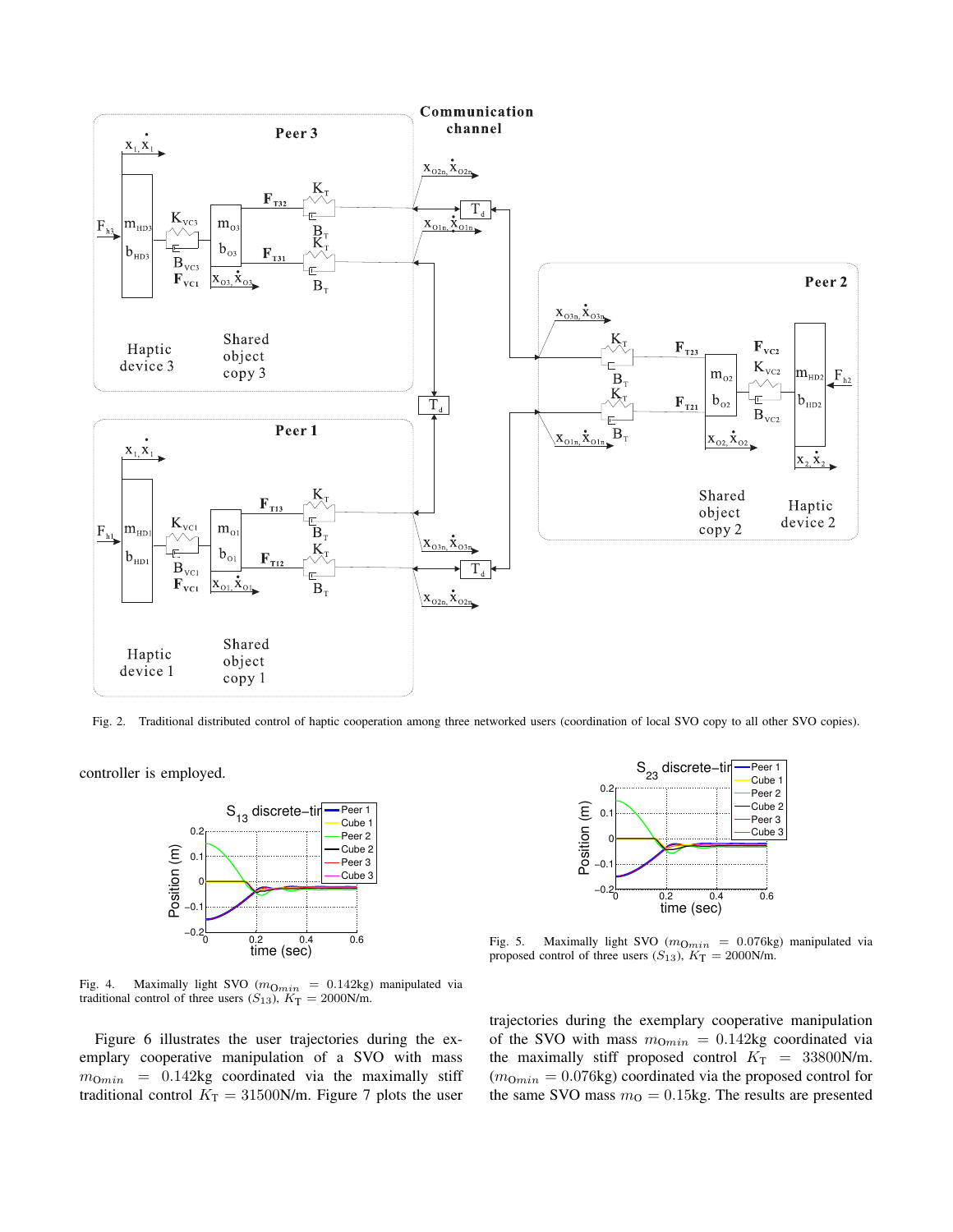

Fig. 3. Proposed distributed control to averaged position of haptic cooperation among three networked users (coordination of local SVO copy to averaged position of other SVO copies).

|          | N | $m_{\Omega}$ (kg) | $m_{\Omega_i}(kg)$ | (m)<br>$x_{\Omega_1}$ | $x_{\text{O}_2}$ (m) | $x_{\Omega_3}(m)$ |
|----------|---|-------------------|--------------------|-----------------------|----------------------|-------------------|
|          |   | 0.142             | 0.0473             | $-0.0242$             | $-0.0267$            | $-0.0242$         |
| $S_{23}$ |   | 0.076             | 0.0252             | $-0.0234$             | $-0.0283$            | $-0.0234$         |

TABLE I MINIMUM SVO MASS FOR FIXED VIRTUAL COUPLING STIFFNESS  $K_{\rm T} = 2000$  N/M.



in Table II. For the same SVO mass, the proposed controller maintains the interaction stable for higher coordination stiffness.

The position coherence performance of the traditional and proposed control approaches are shown in Table III. The proposed coordination of the local SVO copies to the averaged position of the other SVO copies achieves position coherency similar to traditional SVO coordination when users manipulate the same SVO. Position coherency decreases

Fig. 6. Maximally stiff ( $K_T = 31500$ N/m) traditional control of haptic cooperation among three users  $(S_{13})$ ,  $m_{Omin} = 0.15$  kg.

when users move together a lighter SVO.

# IV. CONCLUSION

This paper has proposed a distributed haptic control architecture whose coordination gain at each user site is inde-